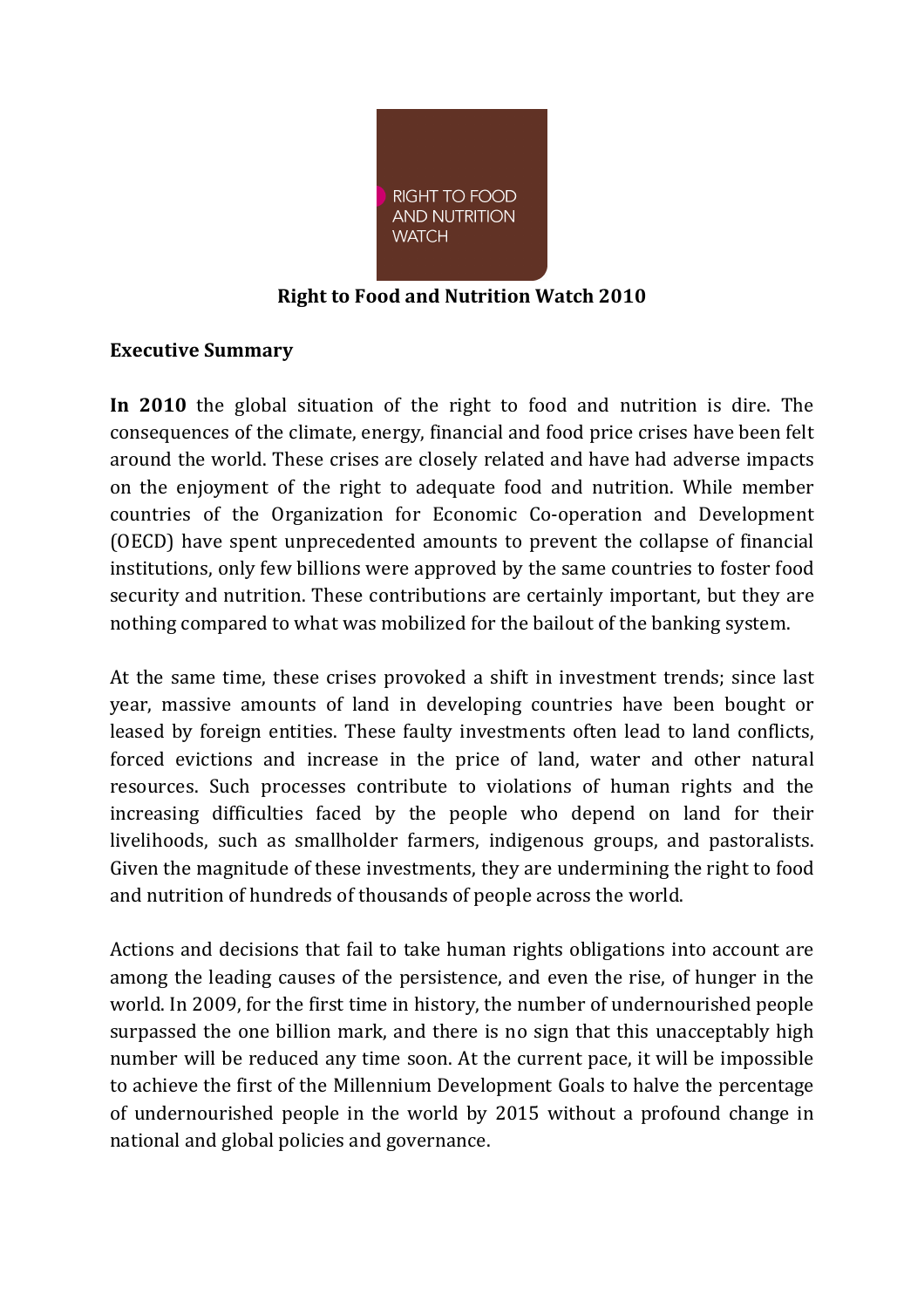The Right to Food and Nutrition Watch is published annually by Brot für die Welt (Bread for the World), the Interchurch Organization for Development Cooperation (ICCO) and FIAN International, in partnership with the African Network on the Right to Food (ANoRF), DanChurchAid (DCA), the Ecumenical Advocacy Alliance (EAA), Habitat International Coalition (HIC), the Inter-American Platform for Human Rights, Democracy and Development (PIDHDD), the Observatory - Economic, social and cultural rights, the People's Health Movement (PHM), Rights & Democracy (R&D), the World Alliance for Breastfeeding Action (WABA) and the World Organisation Against Torture (OMCT). The Watch intends to monitor food security and nutrition policies from a human rights perspective and to detect and document violations and situations that increase the likelihood of violations, as well as the non implementation of human rights obligations and policy failures.

# **This year's edition of the Right to Food and Nutrition Watch** is divided into two parts:

- a) The first contains a number of articles providing updates on the different policy responses to the world's financial, food and nutritional crises. Special attention is paid to the global governance of the world food system and to the practice of land grabbing.
- b) The second is composed of country examples and vividly illustrates cases of the violation of the right to food and nutrition. This year, it focuses mainly on cases involving land grabbing activities in Asia, Africa and Latin America.

## **Key messages of the Right to Food and Nutrition Watch 2010**

The international community's response to the food and nutrition crisis demonstrates that there is a broad consensus that **new governance mechanisms are needed** to fight hunger. The reform of the Committee on World Food Security (CFS) has created new opportunities for addressing key causes of hunger and for guiding international actions towards more inclusive and effective strategies for food security and nutrition.

## However, the **reform of the CFS will become a success only if:**

(a) The committee is accepted by governments, international organizations and civil society as the designated platform for policy coordination and decisions – as a kind of World Food Security Council;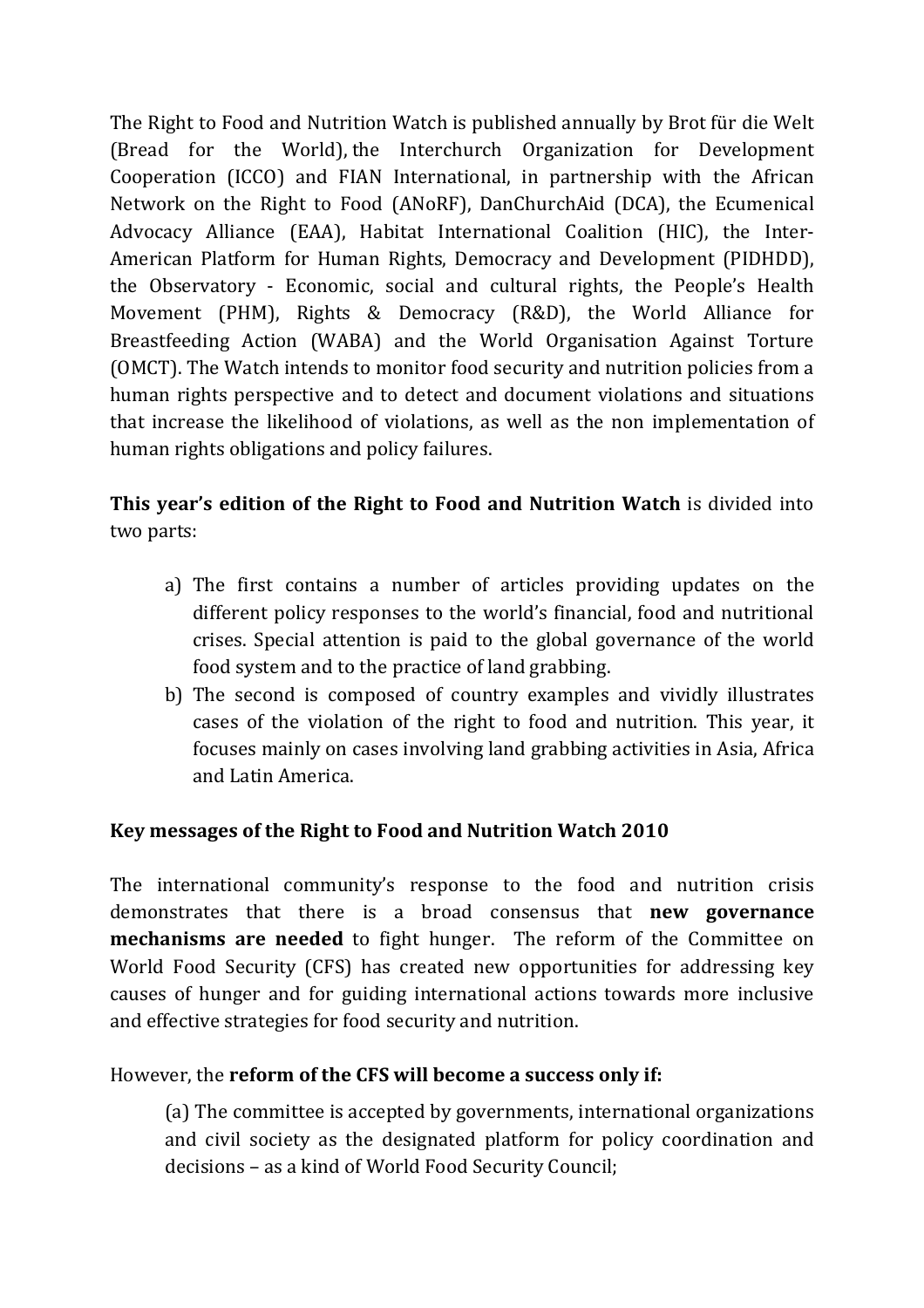(b) Governments implement the decision to elaborate a Global Strategic Framework for Food Security and Nutrition (GSF) through a participatory process at the national, regional and global levels and based on the human rights framework;

c) The principle of accountability is endorsed by establishing a monitoring mechanism at the CFS that will assess national policies and international cooperation using indicators proposed by the FAO Voluntary Guidelines on the right to adequate food;

d) The civil society organizations (CSOs) mechanism is put in place in October 2010 with proper funding and an inclusive participatory process.

Profound and necessary policy changes should also embody a new way of **mainstreaming nutrition into global strategies to overcome hunger**. Problems related to food security, nutrition, and health must be seen and tackled in a comprehensive and integrated way. This becomes evident when trying to address the right to food and nutrition of people living with HIV and AIDS for example. The best way to mainstream nutrition dimensions in the global food security context is to strengthen the UN Standing Committee on Nutrition (SCN) and to ensure that nutrition remains high on the agenda of the CFS. Moreover, the current paradigm debate over a human rights or investment-based approach to nutrition should help to clarify concepts and change practices.

**Land grabbing must be stopped.** The ongoing participatory process aimed at developing Voluntary Guidelines on land and natural resource tenure, which are guided by human rights standards and principles, is a promising initiative. However, a process of intergovernmental negotiations similar to the drafting procedure established for the adoption of the Voluntary Guidelines on the right to adequate food is still required. A different proposal was made by Japan at the G8/G20 meetings and is discussed in the document *Principles for Responsible Agricultural Investment that Respects Rights, Livelihoods and Resources*. This approach is based on the illusion of functional self-regulation by investors and has been highly criticized by civil society organizations. Besides, the UN Special Rapporteur on the Right to Food, Olivier De Schutter, has stated: "[These] Principles […] do not even refer to human rights. As a result, the dimension of government and private actor accountability and of control by independent bodies is lost."

In the end, the current debates on governance, accountability, paradigms, participation and land issues are expressions of a **growing awareness of the**